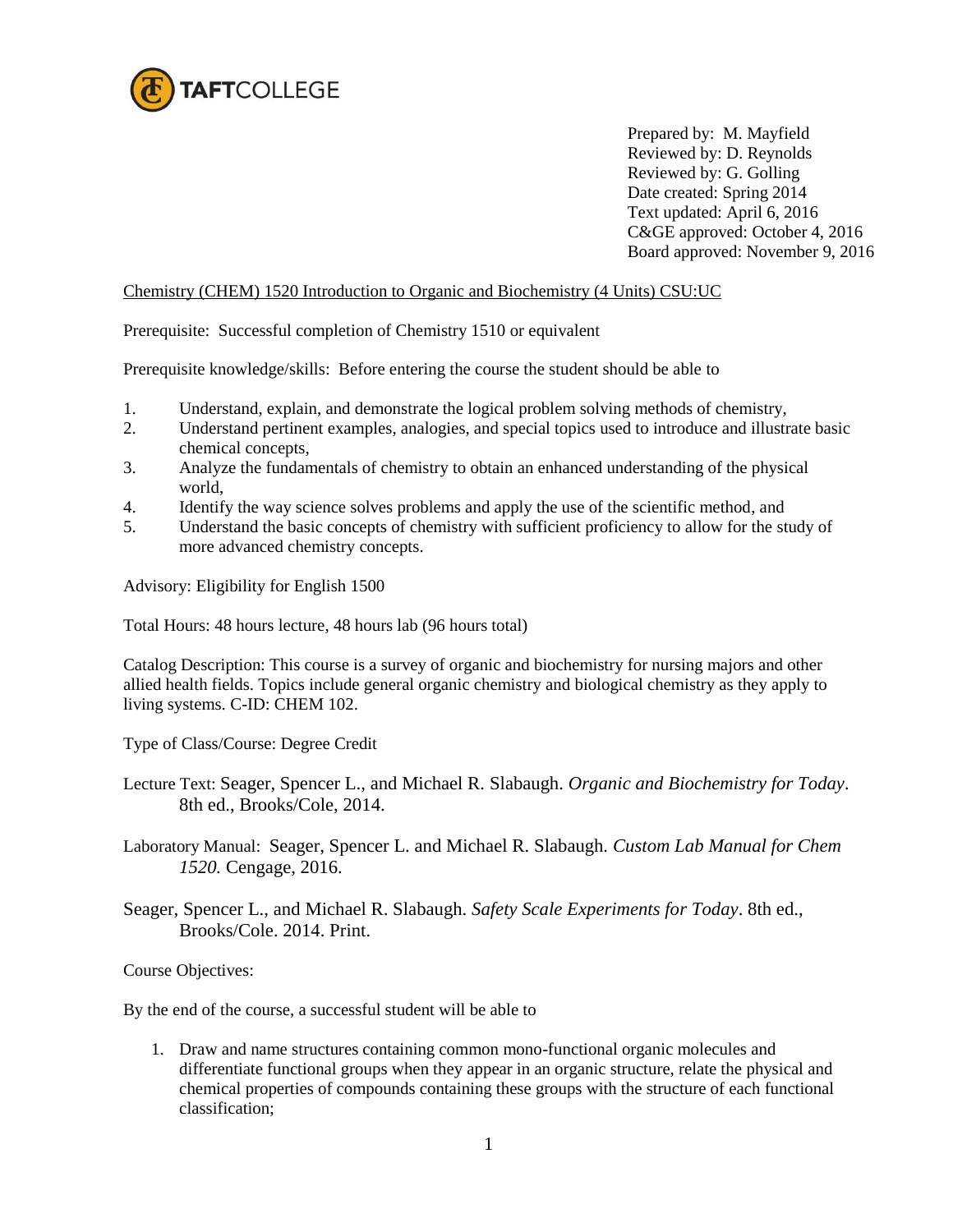

- 2. Distinguish roles of four major classes of bio-molecules in living cells,
- 3. Compare and contrast the processes of DNA replication and transcription, RNA translation, and common types of mutations; and
- 4. Demonstrate knowledge of major biochemical components in metabolism.

Course Scope and Content: Lecture

| Unit I   | Hydrocarbons                                                                                    |  |
|----------|-------------------------------------------------------------------------------------------------|--|
|          | A. Nomenclature<br>B. Structure<br>C. Physical Properties<br>D. Chemical Properties             |  |
| Unit II  | Alcohols, Ethers, and Thiols                                                                    |  |
|          | A. Nomenclature<br><b>B.</b> Structure<br>C. Physical Properties<br>D. Chemical Properties      |  |
| Unit III | Aldehydes and Ketones                                                                           |  |
|          | A. Nomenclature<br><b>B.</b> Structure<br>C. Physical Properties<br>D. Chemical Properties      |  |
| Unit IV  | Carboxylic Acids, Esters and Amides                                                             |  |
|          | A. Nomenclature<br>B. Structure<br>C. Physical Properties<br>D. Chemical Properties             |  |
| Unit V   | Amines                                                                                          |  |
|          | A. Nomenclature<br><b>B.</b> Structure<br>C. Physical Properties<br>D. Chemical Properties      |  |
| Unit VI  | Carbohydrates                                                                                   |  |
|          | Stereochemistry<br>А.<br>Monosaccharides<br><b>B.</b><br>C. Disaccharides<br>D. Polysaccharides |  |
| Unit VII | Proteins                                                                                        |  |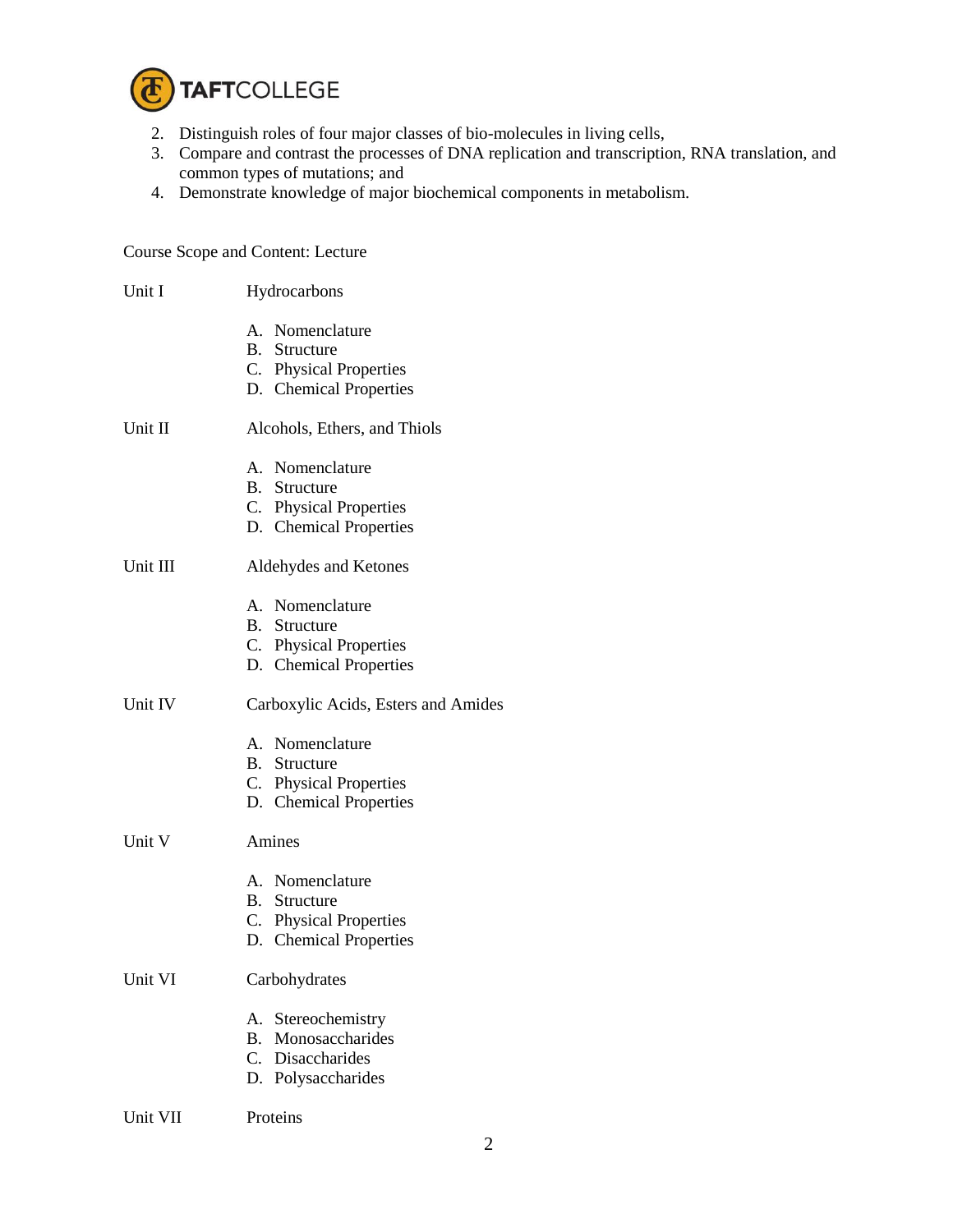

- A. Amino acids
- B. Chemical properties
- C. Protein structure
- Unit VIII Lipids
	- A. Classification of lipids
	- B. Fatty acids
	- C. Structure of fats and oils

# Unit IX Nucleic Acids

- A. Structure
- B. Replication
- C. Transcription
- D. Translation

## Unit X Metabolism

- A. Digestion
- B. Glycolysis
- C. Citric acid cycle
- D. Fates of pyruvate

Course Scope and Content: Laboratory

The laboratory component of this course provides hands-on practical experience with organic and biochemistry. Laboratory exercises are designed to familiarize students with common equipment, instrumentation and techniques as they qualitatively and quantitatively explore and expand on principles presented in lecture.

| Unit I   | Structure                                                                                         |
|----------|---------------------------------------------------------------------------------------------------|
|          | A. Hydrocarbons<br>B. Stereoisomerism<br>C. Alcohols and ethers<br>D. Aldehydes and ketones       |
| Unit II  | Separations                                                                                       |
|          | A. Purification processes<br>B. Liquid-liquid extraction<br>C. Chromatography<br>D. Distillations |
| Unit III | Reactions                                                                                         |
|          | A. Hydrocarbons<br>B. Alcohols                                                                    |

C. Aldehydes and ketones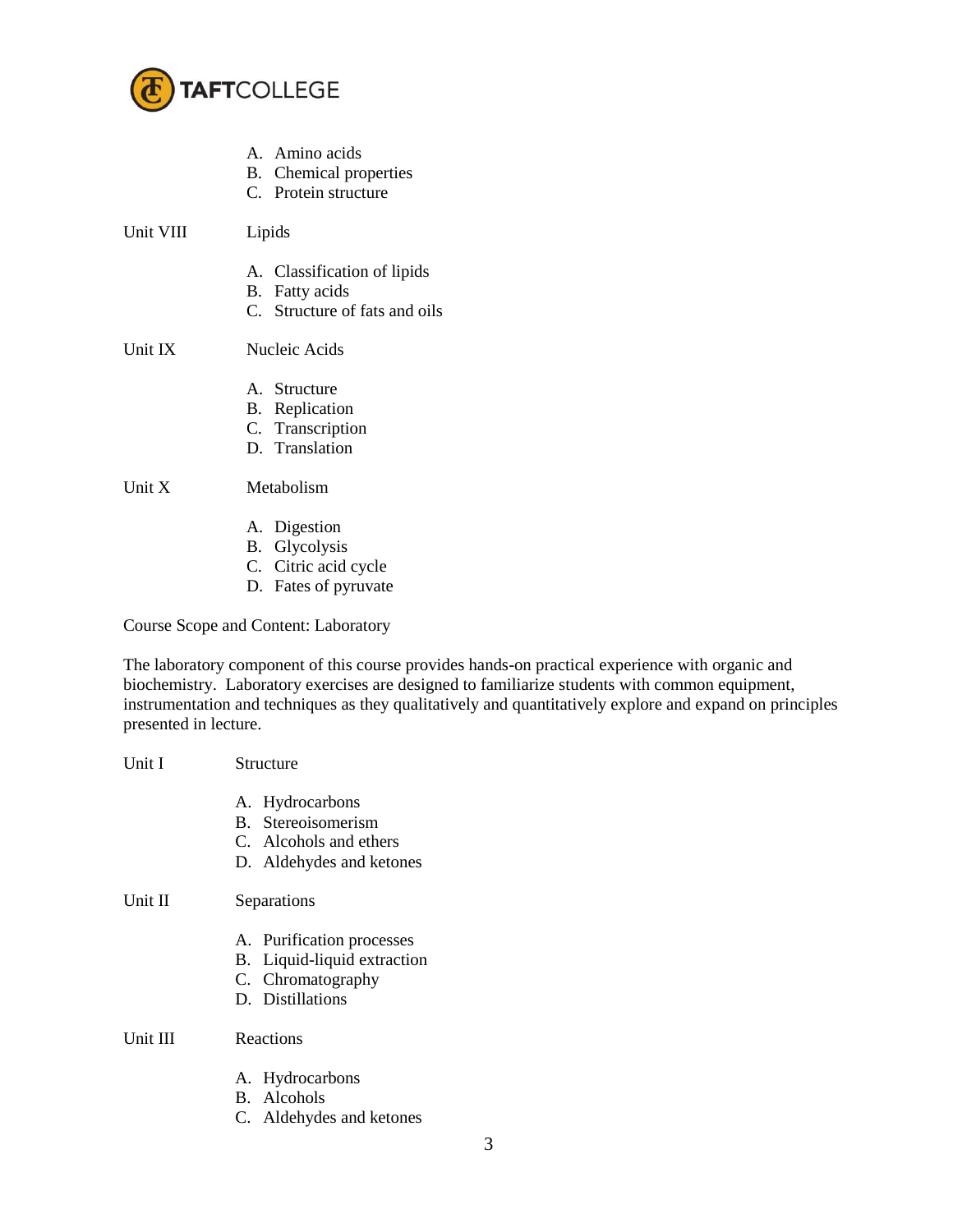

D. Carboxylic acids, esters and amides

### Unit IV Characterization

- A. Boiling point
- B. Melting point
- C. Chemical testing
- D. Instrumental analysis

#### Unit V Biochemistry

- A. Carbohydrates
- B. Lipids
- C. Amino acids and proteins
- D. Nucleic acids

Learning Activities Required Outside of Class:

The students in this class will spend a minimum of 6 hours per week outside of the regular class time doing the following:

- 1. Studying text, chapter handouts and learning objectives
- 2. Answering questions
- 3. Skill practice
- 4. Completing required reading
- 5. Problem solving activity or exercise
- 6. Written work

Methods of Instruction:

- 1. Assign reading topics in the text book and in the reference books present in our library
- 2. Class lectures will be used to clarify and extend the theoretical and factual concepts present in the text
- 3. Multimedia presentations, relative to some unit of study will be shown to supplement lecture materials
- 4. Problem sets and questions from the text will be assigned
- 5. Demonstration experiments and lecture demonstrations will be used in the classroom and laboratory

Methods of Evaluation:

- 1. Substantial writing assignments including:
	- a. Essay Exams
	- b. Laboratory reports
- 2. Computational or non-computational problem-solving demonstrations including:
	- a. Exams
	- b. Homework problems
	- c. Quizzes
	- d. Laboratory reports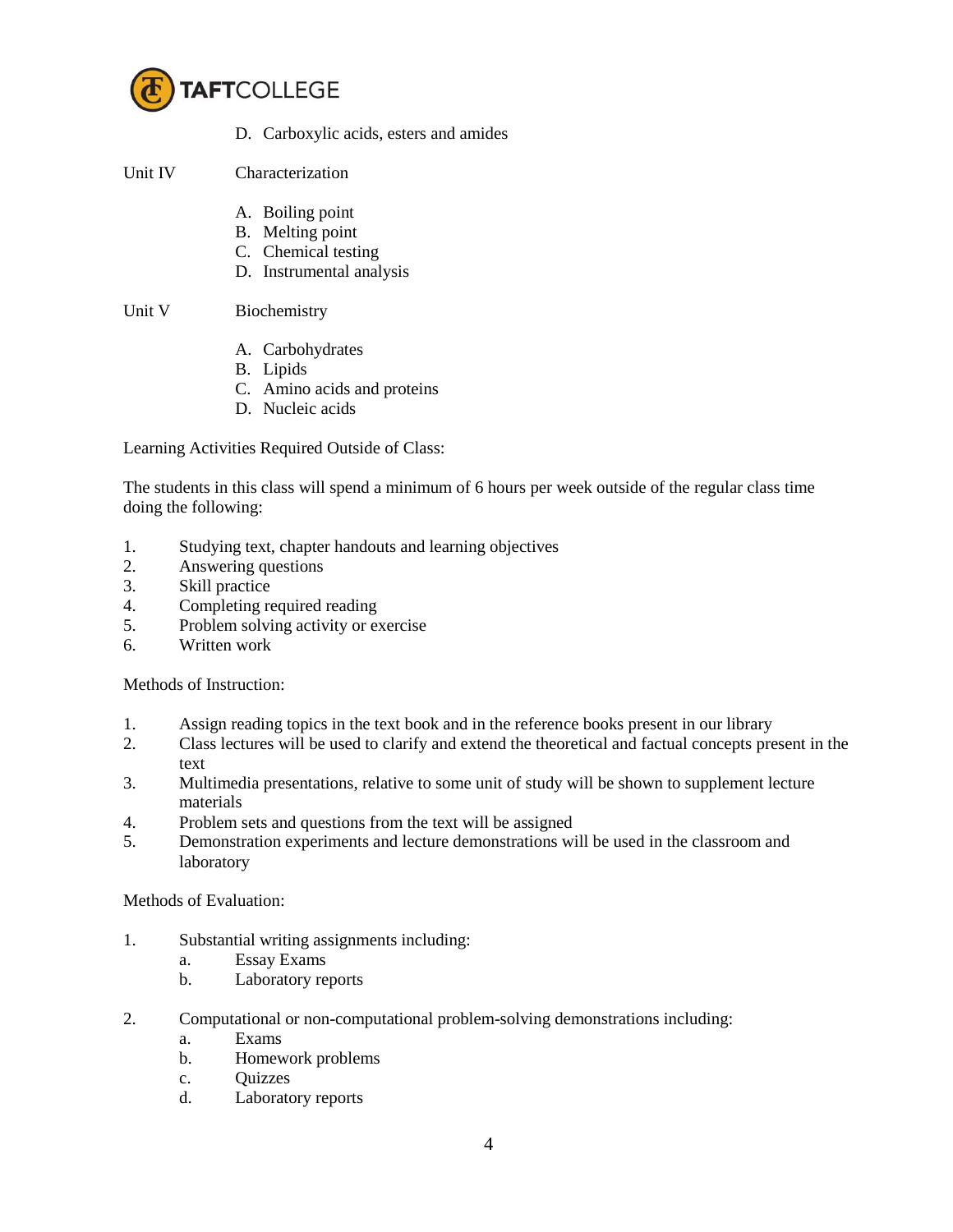

- 3. Other examinations, including:
	- a. Multiple choice
	- b. Matching items
	- c. True/false items
	- d. Completion

Laboratory Category: Extensive Laboratory

Pre delivery criteria: All of the following criteria are met by this lab.

- 1. Curriculum development for each lab.
- 2. Published schedule of individual laboratory activities.
- 3. Published laboratory activity objectives.
- 4. Published methods of evaluation.
- 5. Supervision of equipment maintenance, laboratory setup, and acquisition of lab materials and supplies.

During laboratory activity of the laboratory: All of the following criteria are met by this lab.

- 1. Instructor is physically present in lab when students are performing lab activities.
- 2. Instructor is responsible for active facilitation of laboratory learning.
- 3. Instructor is responsible for active delivery of curriculum.
- 4. Instructor is required for safety and mentoring of lab activities.
- 5. Instructor is responsible for presentation of significant evaluation.

Post laboratory activity of the laboratory: All of the following criteria are met by this lab.

- 1. Instructor is responsible for personal evaluation of significant student outcomes (lab exercises, exams, practicals, notebooks, portfolios, etc.) that become a component of the student grade that cover the majority of lab exercises performed during the course.
- 2. Instructor is responsible for supervision of laboratory clean up of equipment and materials.

| <b>TOP Code:</b>           | 190500: Chemistry, General        |
|----------------------------|-----------------------------------|
| <b>SAM Priority Code:</b>  | E: Non-Occupational               |
| <b>Distance Education:</b> | Not Applicable                    |
| Funding Agency:            | Y: Not Applicable(funds not used) |
| Program Status:            | 1: Program Applicable             |

Supplemental Data: